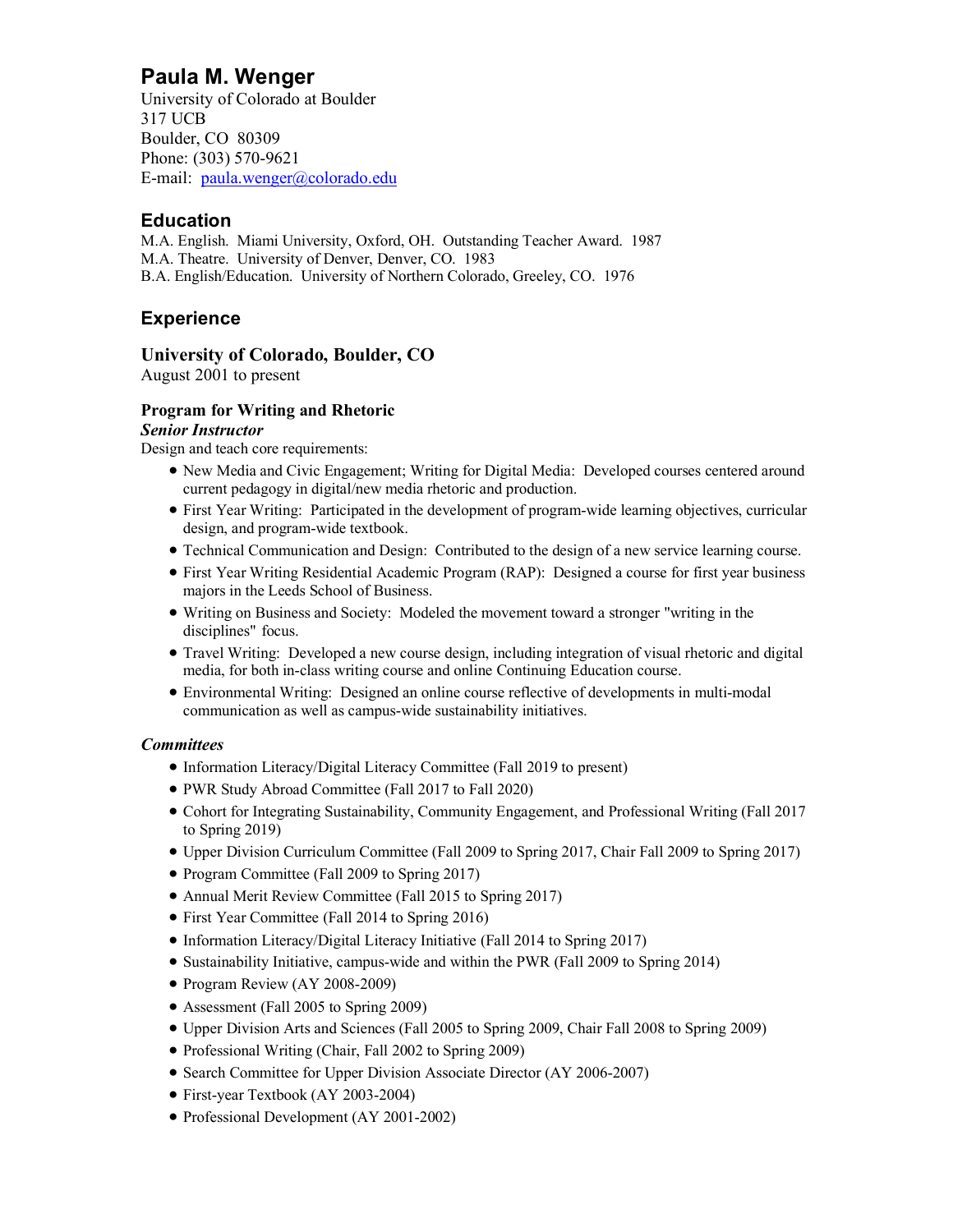#### *Upper Division Coordinator* (Fall 2005 to Spring 2017).

- Coordinated all courses, outreach, assessment, and professional development aligned with the upper division curriculum.
- Led reviews and refinement efforts for upper division writing courses, including interface with Business, Engineering, and Arts & Sciences faculty
- Led an initiative to advance coherence in course design, including CCHE compliance, input from ARPAC, currency in the field, and verticality with lower division courses, resulting in program-wide curricular frameworks
- Contributed an upper division perspective to discussions surrounding the 2015-2016 ARPAC review and the A&S Core Curriculum review
- Worked with the reference faculty of Norlin Library and the PWR Information Literacy Coordinator to advance information literacy in upper division courses and integrate IL goals into upper division curricular frameworks
- Worked with the PWR Digital Literacy Coordinator to integrate DL goals into upper division curricular frameworks
- Worked with the chairs of the Service Learning and Sustainability committees to launch an initiative to design writing curriculum that combines community engagement and professional writing
- Participated in curriculum discussions for online and hybrid writing courses
- Guided the development of an online teaching resource site
- Served as advisor to faculty new to teaching in the upper division as well as faculty creating or revising upper division courses
- Coordinated and participated in upper division syllabus reviews
- Worked with the reference faculty of the William M. White Business Library to develop research tools for students.
- Contributed to an intensive strategic planning process based on the ARPAC response to the 2008- 2009 Program Review, incorporating nationwide, state, and university trends and initiatives
- Contributed to an extensive Program Review, serving as a liaison to upper division faculty and articulating upper division initiatives
- Spearheaded the development of upper division curricular goals and assessment systems, working with three committees and seventy to eighty faculty members
- Articulated program design for university-wide core requirement review and internal/external program review
- Served as liaison to faculty in the Leeds School of Business, the College of Engineering, and the College of Arts & Sciences.

#### **Leeds School of Business**

#### *Lecturer*

- MBA and MS presentations coach and resource (Fall 2014 to Spring 2015)
- MBA writing coach and resource (Fall 2010 to Spring 2014)
- MBA-level Business Writing (Fall 2010, Fall 2011, Fall 2012, Fall 2013)
- Professional communication sessions, MBA-level Leadership (Fall 2006)
- Undergraduate Business and Society (Spring 2006)
- Writing consultant, MBA-level Business and Society (Spring 2005)

#### *Executive Education*

- Served as advisor for communication segments of Executive Programs (2010 to 2011)
- Presented professional communication segment of Western Union program (May 2010)

#### Freelance and contract work. (See Select Publications below.)

1996 to 2001

Clients included:

- McREL (Mid-continent Research for Education and Learning/Mid-continent Regional Educational Laboratory)
- The National Institute of Corrections, U.S. Department of Justice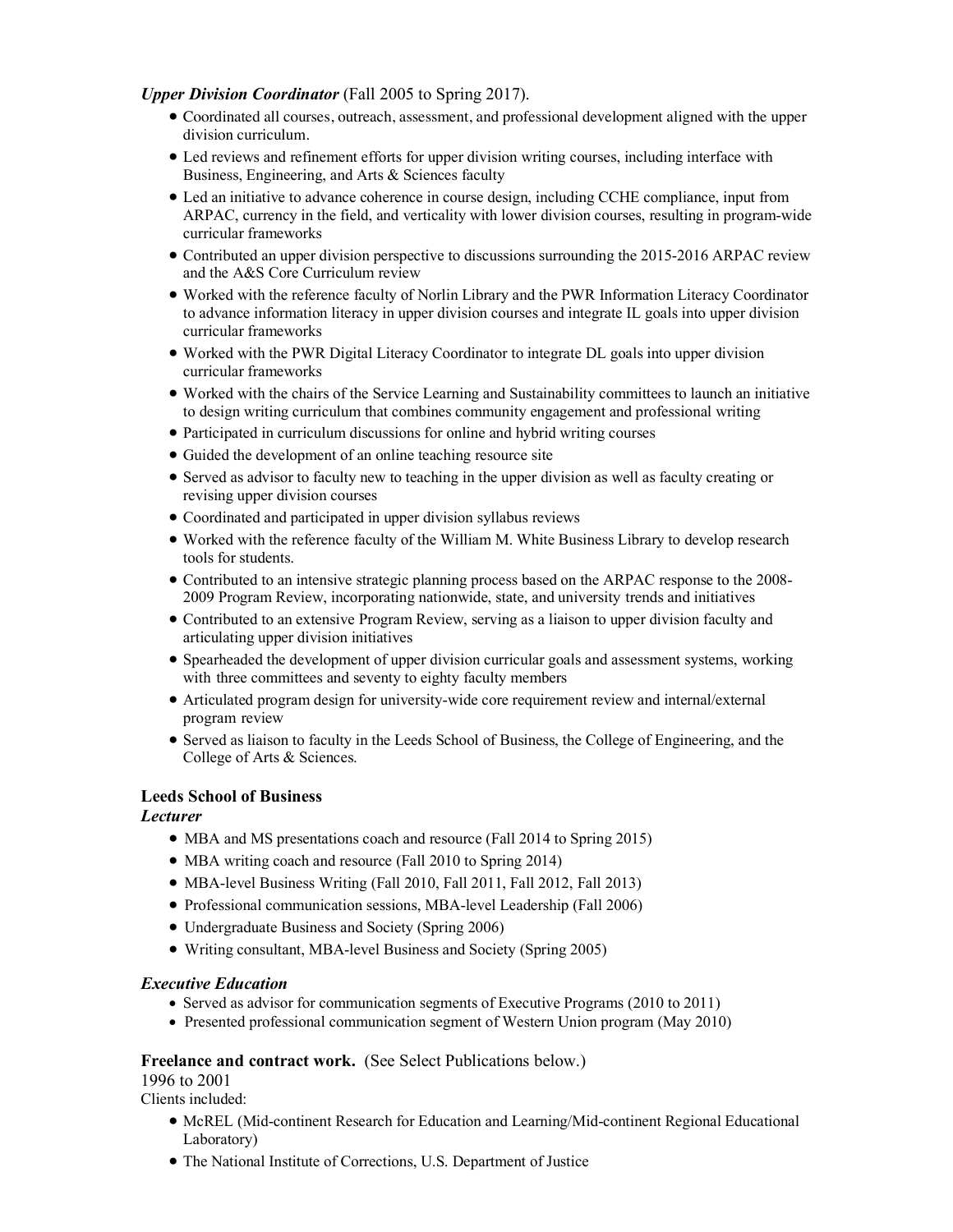- Colorado Department of Corrections
- University Writing Program, University of Colorado at Boulder (Instructor)

# **National Institute of Corrections Information Center, Longmont, CO.**

February 1992 to August 1996.

*Program Manager.* Managed a contract awarded to LIS, Inc. by the National Institute of Corrections, U.S. Department of Justice.

- Designed and directed services for an international clientele of corrections policymakers, managers, and trainers: information collection and dissemination, survey-based research, trend analysis, and publishing
- Negotiated contracts, oversaw contract compliance, managed finances, and served as liaison to Institute executives and professionals
- Directed eight professionals and four support staff, including recruitment and training
- Developed proposals, strategic plans, budgets, promotional initiatives, and policies and procedures
- Worked with staff and field professionals to research issues involving minority, low-come, and women offenders and ex-offenders, including education and rehabilitation aimed at reducing recidivism

#### **The Darden Graduate School of Business Administration, University of Virginia, Charlottesville, VA.**

August 1987 to February 1992.

**Speech Coordinator.** Coordinated the work of seven speech instructors for a required year-long course, Analysis and Communication.

- Worked with faculty of core first-year MBA courses to develop curriculum, workshops, teaching materials, and joint projects
- Designed and taught the speech segment of Analysis and Communication
- Taught writing segment of Analysis and Communication (1987-1989)
- Participated in business ethics initiatives

#### **Miami University, Oxford, OH.** *Graduate Teaching Assistant, First Year Composition* 1985 to 1987

- Received the Outstanding Teacher award in a theory-driven, workshop-based composition program
- Participated in pedagogy research and presented sessions on teaching techniques through the Center for the Study of Writing, including methods for working with students from culturally diverse backgrounds
- Developed a conference teaching approach
- Assisted in coordinating program-wide outcome assessment

#### **Greeley Central High School, Greeley, CO.** *Language Arts Teacher and Drama Director* 1976 to 1979

- Designed and taught courses in composition, literature, drama, and television and film
- Selected to design and teach courses aimed at low income and minority students, including those with criminal records
- Directed and designed productions for drama program

### **Professional Activities**

Participated in training for a Program for Writing and Rhetoric climate narrative initiative sponsored by Mission Zero, an organization partnering with the University of Colorado Boulder to address climate change, November 12 and December 10, 2021.

Participated in Summer Seminar, focused on Canvas course design and creative nonfiction exercises, conducted by the Program for Writing and Rhetoric, University of Colorado Boulder, May 12-13, 2021.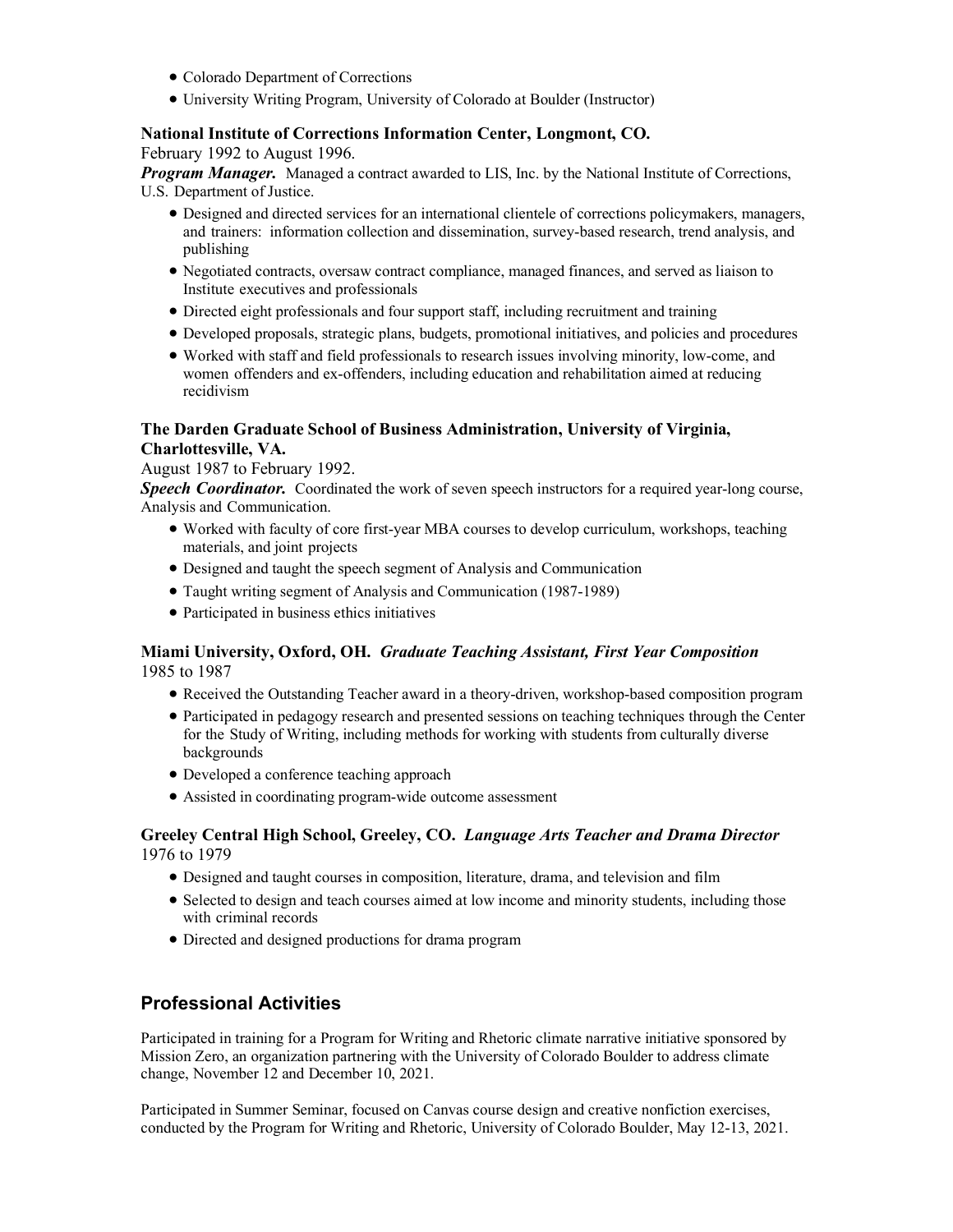Attended the virtual talk by author David Brooks sponsored by the Center for Leadership, University of Colorado Boulder, February 23, 2021.

Participated in Dialogic Practices, focused on integrating principles of dialogue in online learning to promote inclusive student engagement and a sense of community in remote settings, conducted by the CU Engage Dialogues Program, Center for Teaching & Learning, University of Colorado Boulder, July 15, 2020.

Participated in Summer Seminar, focused on curriculum development for remote and hybrid teaching, conducted by the Program for Writing and Rhetoric, University of Colorado Boulder, June 3-4, 2020.

Participated in the Digital Storytelling workshop conducted by the StoryCenter and sponsored by the Program for Writing and Rhetoric, University of Colorado Boulder, May 15, 29, and 30, 2019.

Participated in Summer Seminar, a study of composition and rhetoric theory and practice offered through the Program for Writing and Rhetoric, University of Colorado Boulder, May 14, 2019.

Participated in contemplative pedagogy events conducted by Stephanie Briggs, Assistant Professor of English at the Community College of Baltimore County: a lecture on "Contemplative Pedagogy 101: Education as Practice" and a workshop in "Contemplative Pedagogy: Shifting Perspectives," February 13 and 14, 2019.

Participated in events conducted by cultural ecologist and philosopher David Abram: a lecture on "The Commonwealth of the Breath: On Climate and Consciousness" and a workshop in "The Forgotten Intimacy Between Language and Land: The Ecology of Orality and Literacy," March 7 and 8, 2019.

Participated in Summer Seminar, a study of composition and rhetoric theory and practice offered through the Program for Writing and Rhetoric, University of Colorado Boulder, May 15-17, 2018.

Participated in the Sustainability Forum, on pedagogy for teaching sustainability, sponsored by the Program for Writing and Rhetoric, University of Colorado Boulder, March 9, 2018.

Attended and served as docent for the Conference on Community Writing, "Engaging Networks and Ecologies," University of Colorado Boulder, October 19-21, 2017.

Attended the Highlander Center Pre-Conference Workshop, Conference on Community Writing, University of Colorado Boulder, October 18, 2017.

Participated in Campus Compact of the Mountain West, Advanced Practitioner Roundtable, Nadine Cruz and Dwight Giles, Red Rocks Community College, May 17, 2017.

Attended the lecture by Kathleen Stewart, Professor of Anthropology at the University of Texas at Austin, who writes and teaches on affect and ethnographic engagement: "Writing Affect  $\sim$  Composing Precarity," February 9, 2017.

Participated in the writing workshop conducted by Kathleen Stewart, Professor of Anthropology at the University of Texas at Austin, who writes and teaches on affect and ethnographic engagement: "Writing, Worlding," February 10, 2017.

Contributed to developing and participated in Summer Seminar, a study of composition and rhetoric theory and practice offered through the Program for Writing and Rhetoric, on information literacy and community engagement and professional communication, May 11-13, 2016.

Served as a docent for and participated in the inaugural Conference on Community Writing: Building Engaged Infrastructure, at the University of Colorado Boulder, October 15-17, 2015.

Participated in the Conference on Communication and the Environment (COCE), presented by the International Environmental Communication Association (IECA): Bridging Divides: Spaces of Scholarship and Practice in Environmental Communication, at the University of Colorado Boulder, June 11-14, 2015.

Participated in Summer Seminar, a study of composition and rhetoric theory and practice offered through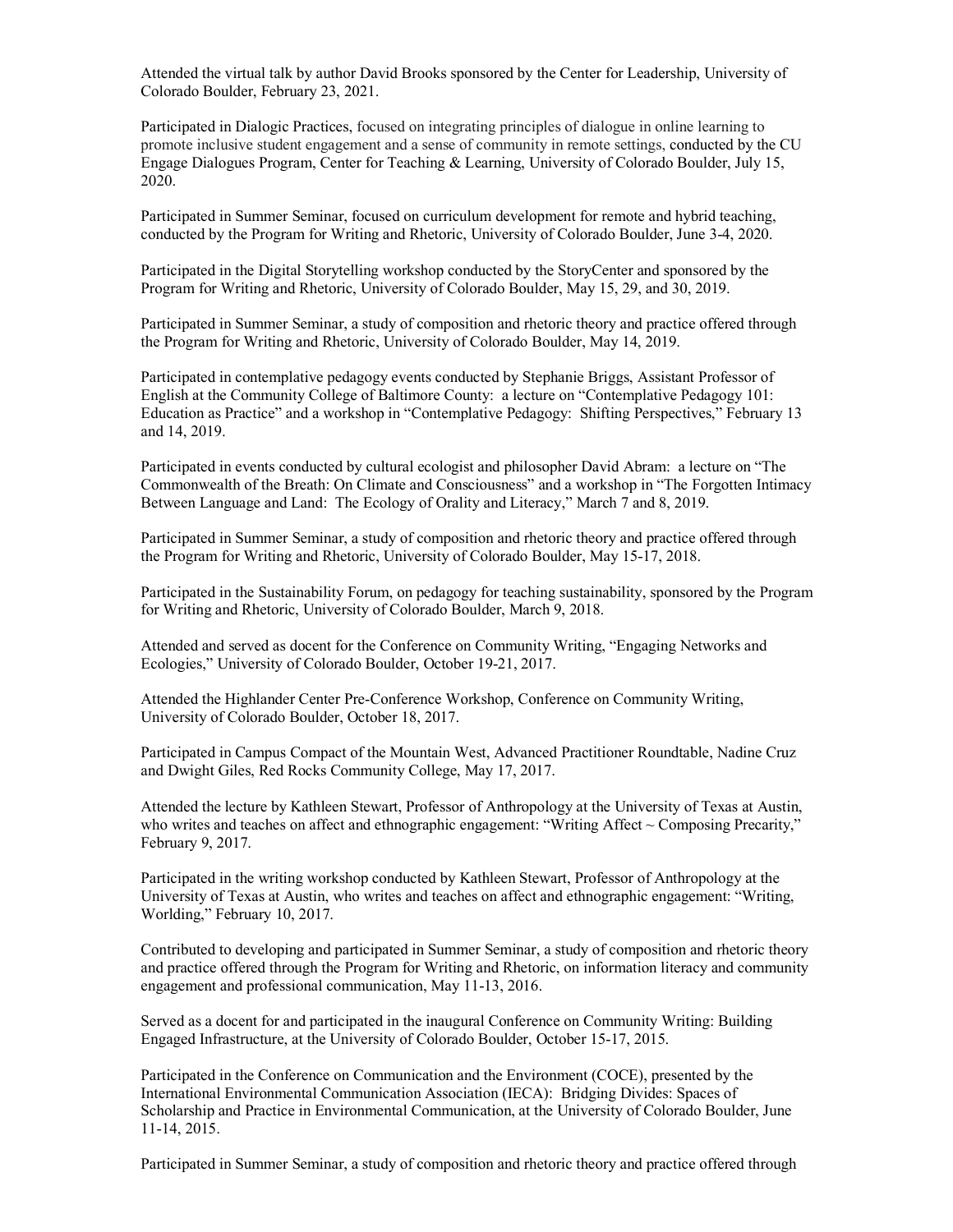the Program for Writing and Rhetoric, on digital composition and multimodality, social media, and copyright, May 12-13, 2015.

Participated in Contemporary Communication and Composition Practices seminars, Program for Writing and Rhetoric, University of Colorado Boulder, January 23, 2015 and April 17, 2015

Participated in the Digital Storytelling Workshop, conducted by the Center for Digital Storytelling for the Program for Writing and Rhetoric, University of Colorado at Boulder. August 18-20 and October 16-27, 2014.

Participated in the 35<sup>th</sup> Annual Martz Summer Conference, "Water and Air Quality Issues in Oil and Gas Development: The Evolving Framework of Regulation and Management," Getches-Wilkinson Center for Natural Resources, Energy, and the Environment, University of Colorado at Boulder Law School. June 5-6 2014.

Presented for and participated in Summer Seminar IV, an advanced study of composition and rhetoric theory and practice, offered through the Program for Writing and Rhetoric. Emphasis in 2013 on genre and multi-modal composition. Presented and facilitated discussion of readings on genre acquisition and transfer for professional writing. May 20-22, 2013.

Participated in "Writing and Responding in the Digital Age," workshops led by Nancy Sommers of Harvard University, one of the foremost experts on teaching and responding to student writing. Workshops covered the topics, "Beyond Gutenberg: Handbooks and Language Conventions in the Digital Age" and "The Pleasures of Reading and Responding to Student Writers." October 26, 2012.

Attended the international climate conference, "Culture, Politics, and Climate Change." Contributed to planning and arranging the sponsorship of a talk by Maxwell Boykoff of the University of Colorado Environmental Studies Program. September 13-15, 2012.

Participated in workshops led by Cheryl Ball of Illinois State University, nationally recognized scholar and teacher and editor of the multimodal scholarly journal, *Kairos: A Journal of Rhetroic, Technology, and Pedagogy.* The workshops addressed "Digital Literacy in the Writing Curriculum." April 6-7, 2012.

Participated in the University of Colorado campus-wide Peak to Peak Project: Teaching Sustainability, aimed at integrating sustainability into discipline-specific courses as well as identifying prospects for interdisciplinary work. The project featured CU faculty such as Jim White, Director of the Institute of Arctic and Alpine Research, and Patricia Limerick, Center for the American West; campus sustainability administrators such as Moe Tabrizi, Director of Sustainability, and Kevin Krizek, faculty liaison to the CU Environmental Center; and a representative from the nationwide Association for the Advancement of Sustainability in Higher Education (ASSHE). August 15-16, 2011.

Participated in the Rhetoric Society of America Summer Institute at the University of Colorado, in the "Emerging Genres" workshop led by Victoria Gallagher and foremost genre scholar Carolyn Miller. June 24-26, 2011.

Participated in two scoring sessions for the Critical Thinking Assessment Test (CAT) at Colorado College in Colorado Springs, September 30, 2010 and May 20, 2011.

Contributed to designing and attended the Program for Writing and Rhetoric Sustainability Training, aimed at building foundations for rhetorical analysis and critical thinking for PWR courses that explore sustainability issues. Trainers included Lisa Barlow, Environmental Studies and Baker Academic Program; Mark McCaffrey, researcher with the Cooperative Institute for Research in Environmental Sciences (CIRES), Kevin Krizek, Architecture and Planning and faculty liaison to the CU Environmental Center; Jim White, Geological Sciences and Environmental Studies; and Rebecca Dickson and Lonni Pierce, Program for Writing and Rhetoric. March 11, 2011.

Participated in an intensive workshop led by Patti Clayton, one of the foremost national experts in service learning, on "Design for Learning: Integrating Critical Reflection and Assessment" and "Conceptualizing, Facilitating, and Assessing Civic Learning," November 4, 2010.

Attended Edward Tufte's "Presenting Data and Information" course, based on his ground-breaking and widely adopted approach to visual rhetoric. June 11, 2010.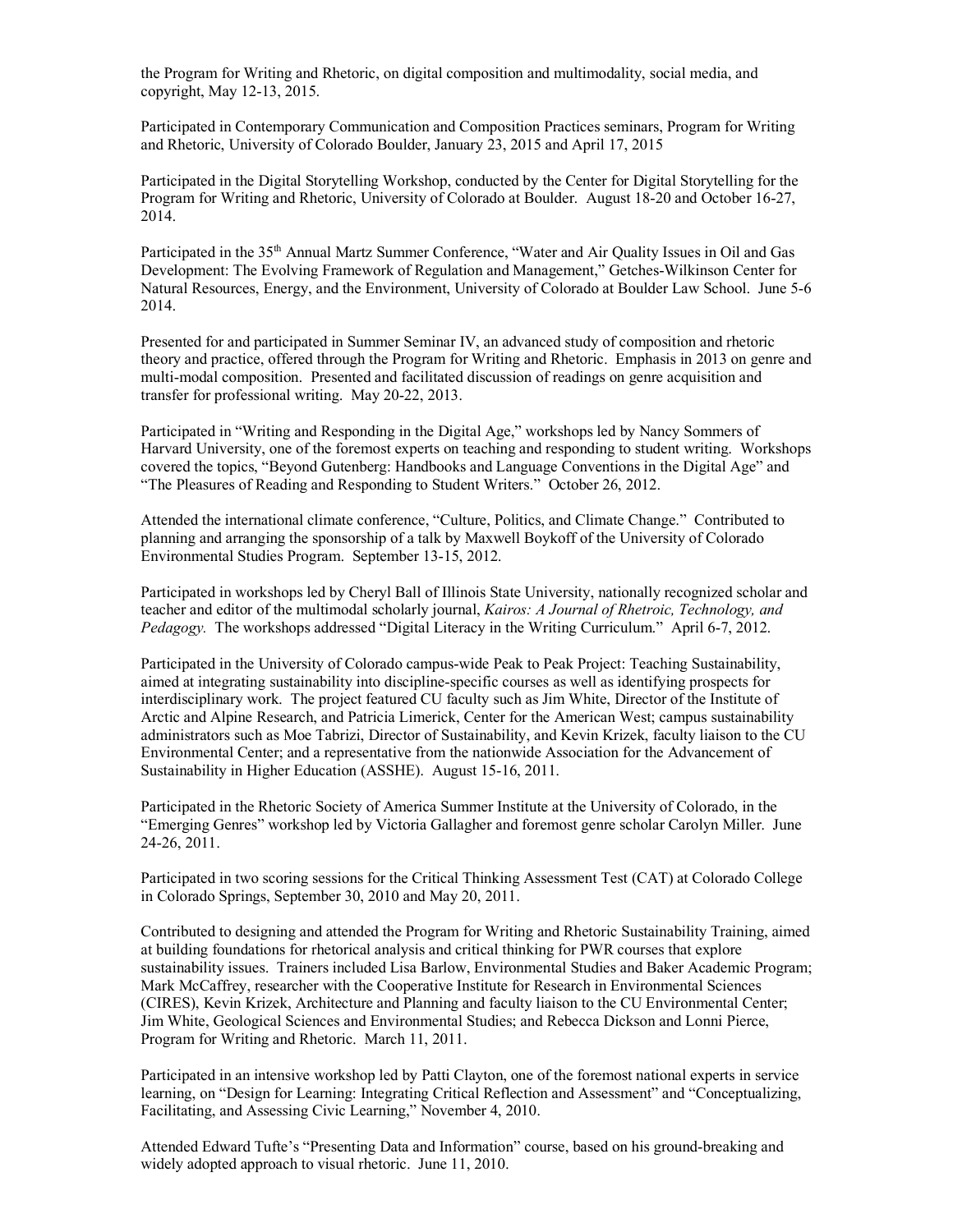Attended a reading by Robert Root, Professor Emeritus of English at Central Michigan State, and participated in his workshop on "Creative Non-fiction in the Composition/Rhetoric Classroom," April 15 and 17, 2010.

Participated in a workshop and attended a presentation by Michael Palmquist, Associate Vice Provost for Learning and Teaching at Colorado State University, on "Why Digital Literacy Matters for Undergraduate Teaching and Learning" and "The Future of the Book in a Digital Age: Reflections on Scholarly Publishing and the Teaching of Writing," April 2, 2010.

Attended presentations sponsored by the Institute for Ethical and Civic Engagement, "Student Contributions to Social Entrepreneurship and Community Development: Student Learning at Leeds," February 24, 2010.

Attended the Workshop on Sustainability Research and Teaching at CU-Boulder, January 29, 2010.

Participated in the first annual Summer Seminar II, an advanced study of composition and rhetoric theory and practice, offered through the Program for Writing and Rhetoric, May 17-21, 2010.

Participated in the first annual Summer Seminar in composition and rhetoric theory and practice, offered through the Program for Writing and Rhetoric, May 18-29, 2009.

Attended "Breaking Through Walls: Connecting Service & Learning," hosted by the Institute for Ethical and Civic Engagement, University of Colorado at Boulder, October 29, 2008.

Participated in the "Train the Trainers" conference for the CAT (Critical thinking Assessment Test), Chicago, IL, October 8-10, 2008.

Attended the Program Review Fall Forum for the Arts and Humanities, University of Colorado at Boulder, September 26, 2008.

Participated in sessions presented by Chris Anson, University Distinguished Professor at North Carolina State University, on "Assessing Student Writing" and "Writing Across the Curriculum," sponsored by the Program for Writing and Rhetoric, University of Colorado at Boulder, September 21-22, 2007.

Completed the weeklong 2006 Summer Institute for Classroom Learning Assessment, University of Colorado at Boulder, June 5-8, 2006.

Attended the Japha Symposium on business ethics (including diversity), sponsored by the Leeds School of Business Center for Business and Society, 2005 and 2006.

Attended the Teaching Business Ethics conference (including diversity), sponsored by the Leeds School of Business Center for Business and Society, 2005 and 2006.

#### **Select Publications**

Contributed assignment questions and biographical head notes to *Composing Knowledge: Literacy. Community. Inquiry,* by Rolf Norgaard, Bedford/St. Martin's Press, New York: 2006.

Developed learning objectives and contributed key text and editing to *Knowing Words*, the required firstyear writing textbook for the Program for Writing and Rhetoric, University of Colorado at Boulder. Fall 2005.

*Services for Families of Inmates,* National Institute of Corrections (NIC) Information Center: February 2002.

*State Sex Offender Treatment Programs: 50-State Survey,* Colorado Department of Corrections: November 2000.

"Mentoring program 'inducts' new teachers" and "Work force study reveals importance of soft skills," *Changing Schools,* Mid-continent Research for Education and Learning (McREL): September 2000.